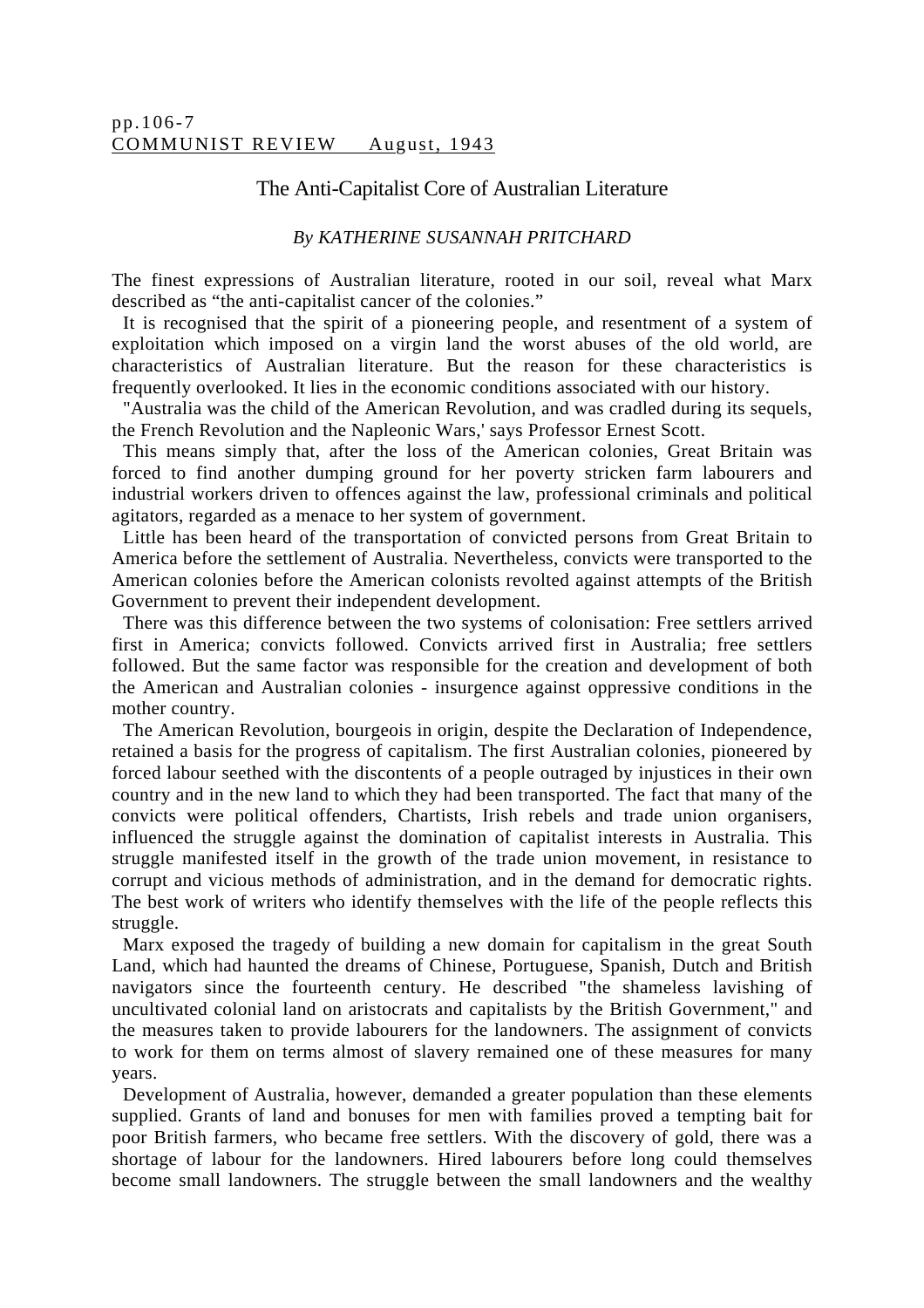exploiters of land and labour intensified what Marx, commenting on the theories of E. G. Wakefield, ironically refers to as "the anti-capitalist cancer of the colonies."

It is true that the first novels, articles and verses about Australia came from the colonial ruling class, their families and friends. They betrayed chiefly the homesickness of exiles in a strange land: the vision and mentality of English gentry applied to the Australian scene.

The next generation, born in Australia, produced William Charles Wentworth, the first poet to proclaim pride and joy in our country, and to foresee the growth of a nation on "the vast and (at that time) unexplored continent." Wentworth's poem , "Australasia," won a prize offered by the Chancellor of the University of Cambridge. And in 1819 his book, "A Statistical, Historical and Political Description of the Colony of New South Wales and Its Dependent Settlements," formulated demands for representative government, trial by jury, freedom of the Press and other democratic rights.

Although Wentworth became reactionary in his old age, it is significant that the first Australian writer with any national vision should have championed the cause of the people in their resistance to autocratic methods of government.

Marcus Clarke in "For the Term of His Natural Life" (1870-71) revealed iniquities of the penal system. Price Warung, a few years later, wrote "Tales of the System" and "Tales of the Early Days" - short stories, stark and authentic, if a little antiquated in manner now, which threw further light on the crimes perpetrated by British Authority in the name of justice.

Bushranging was a phenomenon of the period when the wealth of squatters incited to banditry. RoIf Boldrewood seems to have been expressing popular sympathy when he made a hero-villain of Ned Kelly in "Robbery Under Arms."

Tom Collins (Joseph Furphy) in "Such Is Life" uses a lengthy, rambling tale of personal experiences to assert his democratic convictions and love for Australia. "Such Is Life" denounces the social order in which "the best of all possible worlds remains under the worst of all possible managements."

Furphy contends that: "Toleration of growing inequality is treason of the first degree." He warns the people of his day to take heed that "their own memory may not be held accursed," because he points out, "every social hardship or injustice may be traced back to the linked sins of aggression and submission**,** remote or proximate in point of time." His criticisms are carried along by a shrewd and sardonic humour, which never spares the plutocracy posing "as a divinely instituted sponge for the absorption of every desirable thing the world can produce."

But Henry Lawson's short stories and poems were well known before "Such Is Life" was published, Lawson wrote with sympathy and familiarity, in casual yarning fashion, about all sorts of ordinary people, workers and their families, miners, drovers and swaggies.

His stories had a new, truly Australian quality. With realism and humour, he gave a vivid impression of the sort of people this country had created; their grit, independence and loyalty to each other, through hard and often dreary lives. Critics usually consider Lawson's prose of more importance than his poetry; but it is in his poetry that the essential Lawson is found. His rage and anguish at the suffering caused by the vicious economic system we live under surge through every line of intimate thought and feeling. Lawson, I think, laid the foundation of an Australian literature that was to be based on realism, knowledge of our own people and country, and a desire for social progress.

Hartley Grattan, the distinguished American critic, remarks that the finest representatives of the first definitely Australian period of our literature - Henry Lawson, Tom Collins, Bernard O'Dowd and Miles Franklin - all show qualities of "rebelliousness, ardent faith in the common man and an even more ardent faith in the Australian future."